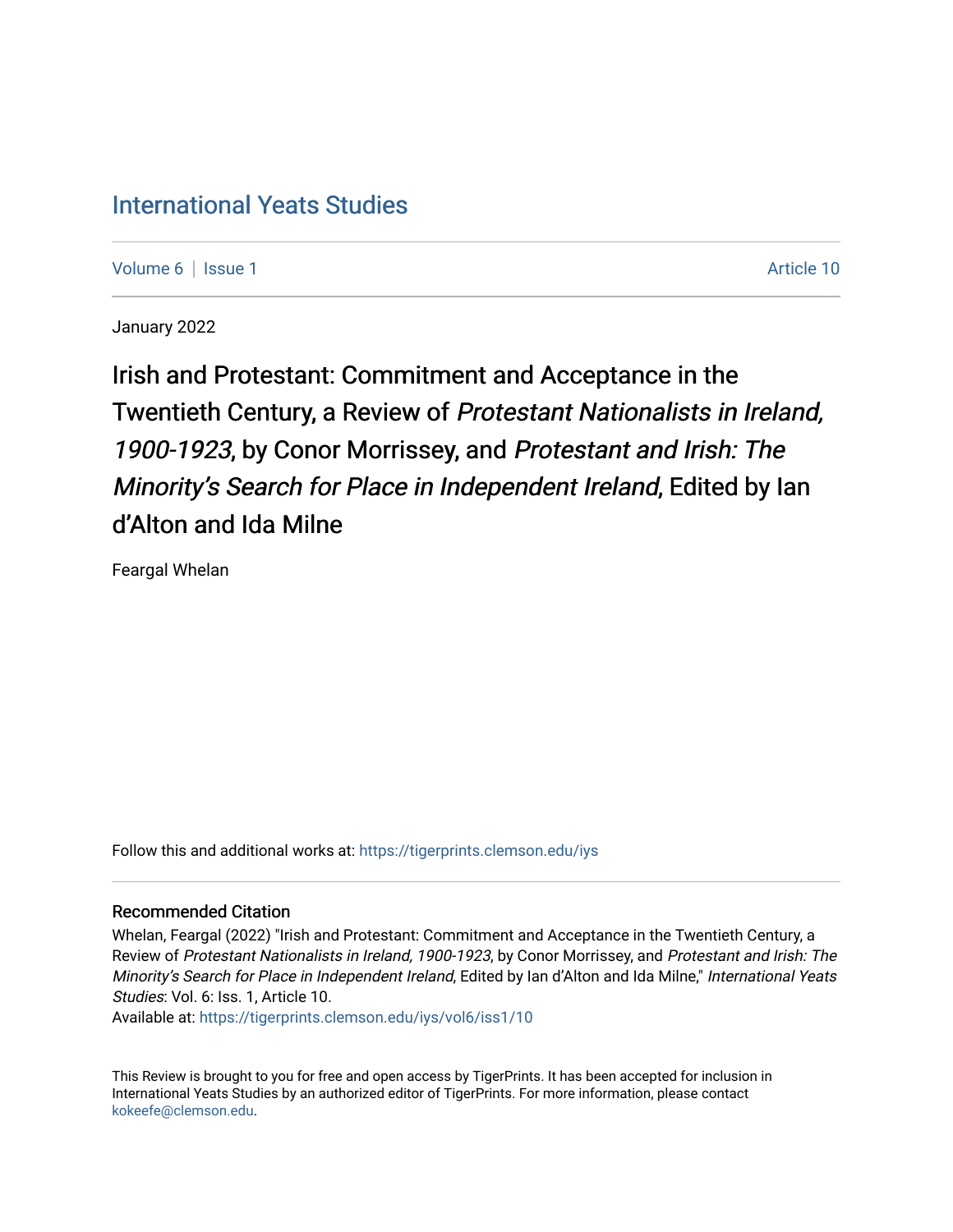## **IRISH AND PROTESTANT: COMMITMENT AND Acceptance in the Twentieth Century, a Review of** *Protestant Nationalists in Ireland, 1900-1923***, by Conor Morrissey, and**  *Protestant* **and** *Irish: The Minority's Search for Place in Independent Ireland,* **Edited by Ian d'Alton and Ida Milne**

Conor Morrissey, *Protestant Nationalists in Ireland, 1900–1923* (Cambridge: Cambridge University Press, 2019), pp. 249. ISBN: 978-1-108-47386-6. Ian d'Alton and Ida Milne eds., *Protestant and Irish: The Minority's Search for Place in Independent Ireland* (Cork: Cork University Press, 2019), pp. 371. ISBN: 978-1-78205-298-2.

### *Reviewed by Feargal Whelan*

I n his survey of the impulses which drove the cultural revolution in Ireland at the end of the nineteenth century, Vivian Mercier makes a novel, somewhat outlandish claim that while:

it would be outrageous to suggest that the true purpose of the Irish Literary Revival was to provide alternative employment for the sons of clergymen after Disestablishment had reduced the number of livings provided by the Church of Ireland. Nevertheless, the Revival [. . .] did have this unintended side-effect.1

It is from a similar starting point that Conor Morrissey begins his hugely detailed, indispensable, and extremely readable survey of the role played by Irish Protestants in the development of Irish cultural and political life in its most formative period, from the beginning of the twentieth century to the foundation of the Free State, and slightly beyond. His monograph, *Protestant Nationalists in Ireland, 1900–1923*, details the engagement by Protestants of all hues in the broad movement of Irish nationalism as it developed to its endpoint of political independence in 1923.

Morrissey meticulously harvests data from the multifarious clubs and organizations associated with the broader movement at the time to map connections of networks. The sheer number of clubs, committees, and guilds, all with defined structures and governance, is difficult to fathom in a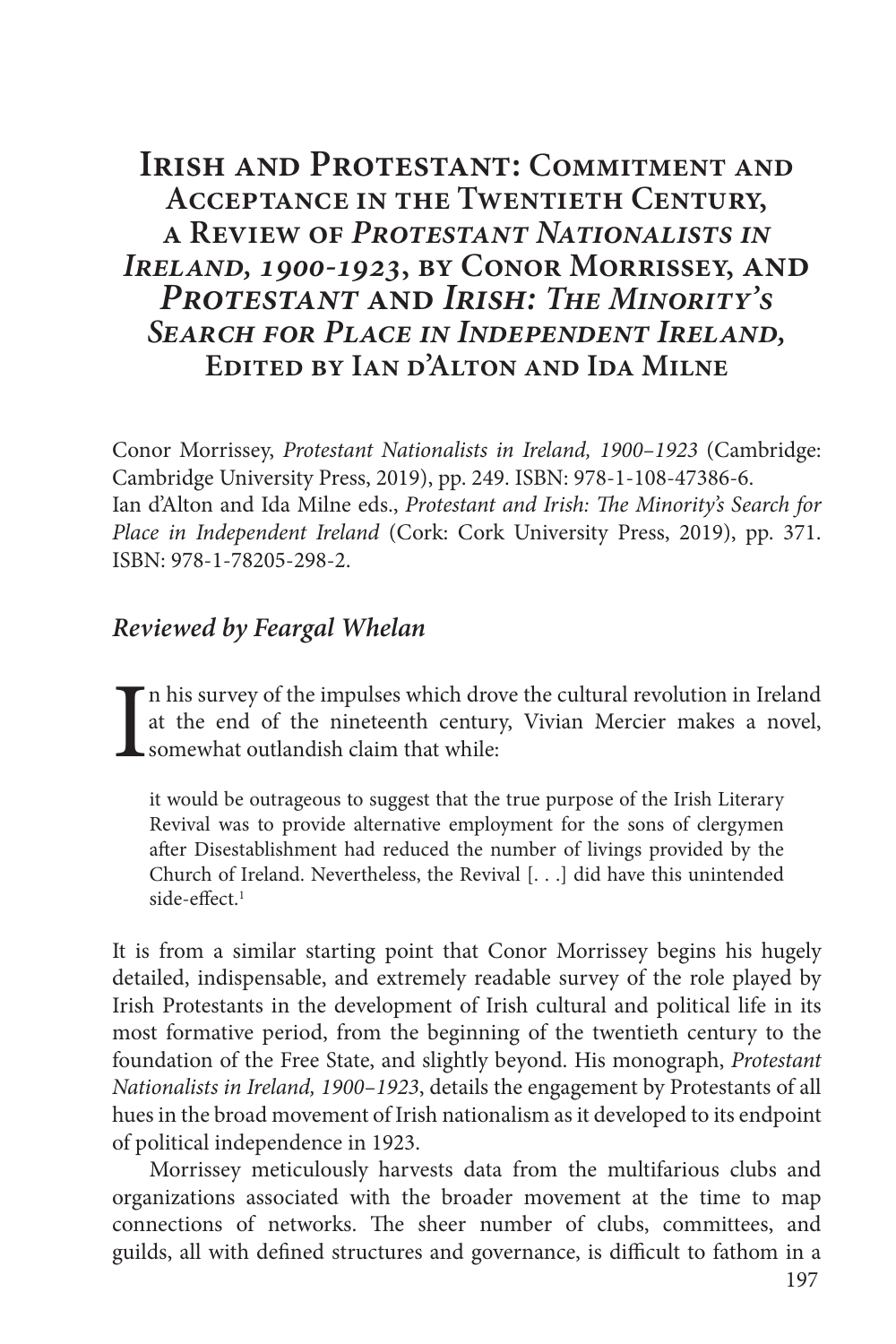contemporary context, particularly when their primary concern was debating in public and private meetings or social gatherings. What is revealed is a picture of a populace spending most of its leisure time in many rooms of varying sizes listening to similar discourses from a small number of voices. Given that the Protestant population was a minority and further, that a small minority of that group was actively involved in the movement, the picture of a tight core of individuals with an even smaller number of principal actors emerges, so that the dissemination of ideas becomes an obvious, organic process. Morrissey promotes viewing a nationalist Protestant grouping as a separate "counterculture," distinct from their co-religionists and the majority view, while also carefully distinguishing between "advanced nationalism" (active involvement in the independence movement) and displays of cultural affinity with a Gaelic Ireland (2). In the process, he emphasizes the importance of the Gaelic League as an organization whose significance hugely outweighed its original ideal of promotion of the Irish language and Irish culture. Given its size and the diversity within its membership it becomes apparent that an inclusivity developed, affording a space for the development and encouragement of nationalism within the Protestant community. Morrissey details the movement of prominent Protestant individuals within the League and also draws attention to their disproportionate numbers holding senior positions, from time to time, in the Irish Volunteers and the Irish Citizen Army, as well as sketching in detail lesser-known wholly Protestant nationalist organizations such as the Irish Guild of the Church and the Independent Orange Order.

The common thread of the cross-pollination of ideas through exposure in debating clubs is encapsulated in the person of Bulmer Hobson, who is described here as "an inveterate joiner" (50). Indeed, Hobson personifies so many of the superficial contradictions of the age that he is a worthy choice of persona to follow as a key to it all. A Belfast Protestant and a republican nationalist who was hugely influenced by the 1798 Rising, as well as by the promotion of Irish separatism through public discourse in local debating circles, Hobson joined the Gaelic Athletic Association and the Irish Republican Brotherhood before moving to Dublin and continuing his influence on the revolution at a very high level (50). Yet, he was also central to the development of the Ulster Literary Theatre, modelled on Yeats and Lady Gregory's counterpart in Dublin. Morrissey manages to amplify the resonances of Hobson not by focusing primarily on his political work but by providing a detailed biography, exposing the anomalies and contradictions in the subject's biography, allowing for a fuller appreciation of the milieu. Morrissey's attention to the individual participants is an enormous strength of the book, as he affords many the same space and detail as Hobson. Leading figures such as Erskine Childers, Constance Markievicz, Robert Barton, Kathleen Lynn, and Ernest Blythe naturally figure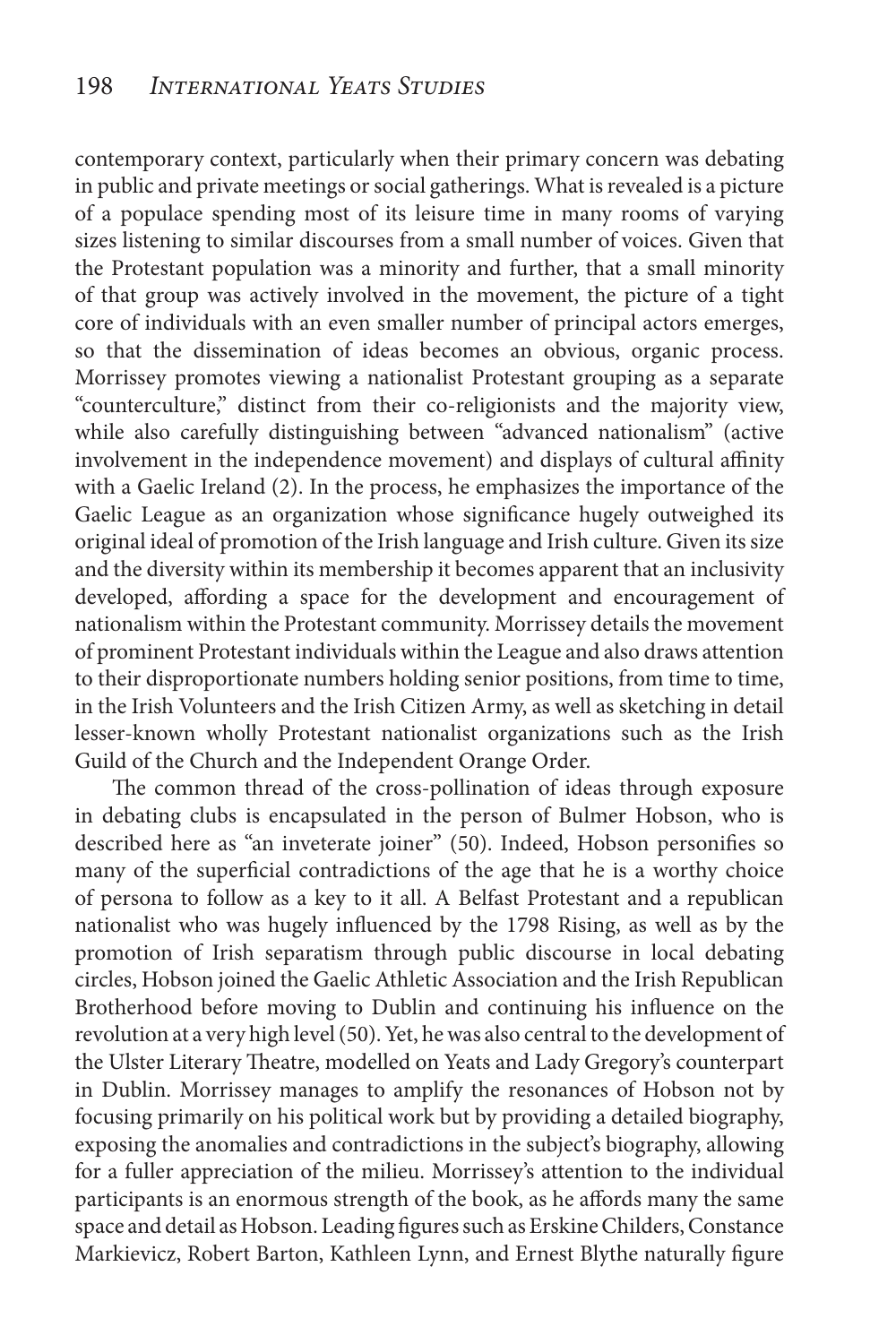frequently, but proper space is given to Albinia Brodrick, Mabel Fitzgerald, Robert Lindsay Crawford, and Alice Milligan among many other frequently ignored individuals, providing a particularly detailed and complex portrait of the community. In particular, there is a welcome emphasis on the crucial role played by Protestant women throughout the period, and to the particular intensity many of them displayed in their beliefs as witnessed by their frequent refusal to accept the Treaty and their enduring active republicanism.

The one frustration I felt with the book is its abrupt halt at the foundation of the Irish Free State, though this is mainly because I was hungry for more of Morrissey's excellent analysis. While some detail is given on the "afterlife," as it were, of individuals such as Hobson, Blythe, and the Gilmore Brothers (218–20), the complex engagements by Protestant nationalists in the initial years of the Free State, certainly until 1932, is ignored because of the study's scope. We are therefore robbed of any meditation on Jack Yeats's enduring republicanism and its effect on his aesthetic (brilliantly argued by David Lloyd in *Beckett's Thing)*<sup>2</sup> or the depiction of the withdrawal of republican Protestants from society, detailed in Mary Manning's novel *Mount Venus*<sup>3</sup> as they waited in a sulk until rescued by commitment to the Spanish Civil War. Equally, we miss out on the Protestant counterbalance of their vision of a new Ireland as viewed at the Gate Theatre in those years through MacLiammóir, Edwards, and Longford's representations of Ireland, seen most startlingly in Denis Johnston's *The Old*  Lady Says No!<sup>4</sup> These examples from that formative period should have been fundamental, I would have thought, to Ian d'Alton and Ida Milne's collection *Protestant* and *Irish: The Minority's Search for Place in Independent Ireland*, and yet they are wholly absent, a flaw perhaps of heightened expectations following Morrissey's bravura performance.

In *Protestant* and *Irish*, maybe because of its form as a collection of essays, the focus is much more on the impact of the newly independent Ireland on individuals or specific groups within the community, and their reaction to it. For this reason, it is less a question of analyzing *commitment* and more an exercise in detailing *accommodation* or *acceptance*, to use d'Alton's coinage (20). Although many individual politicians are alluded to separately, I would have liked a more comprehensive analysis of the role of those Protestants who committed to national and local party politics throughout the development of the state, both in Fianna Fáil and Fine Gael, which might have provided a sketch of a continuation of the long historical thread of commitment.

The sense of a "state within a state" described by d'Alton (30), in which the Protestant community could continue almost as if nothing had changed bar the color of the post boxes—at least until 1948, when the Republic was declared and the state left the Commonwealth—describes a mixture of insouciance and paranoia which is highlighted at various stages throughout the book's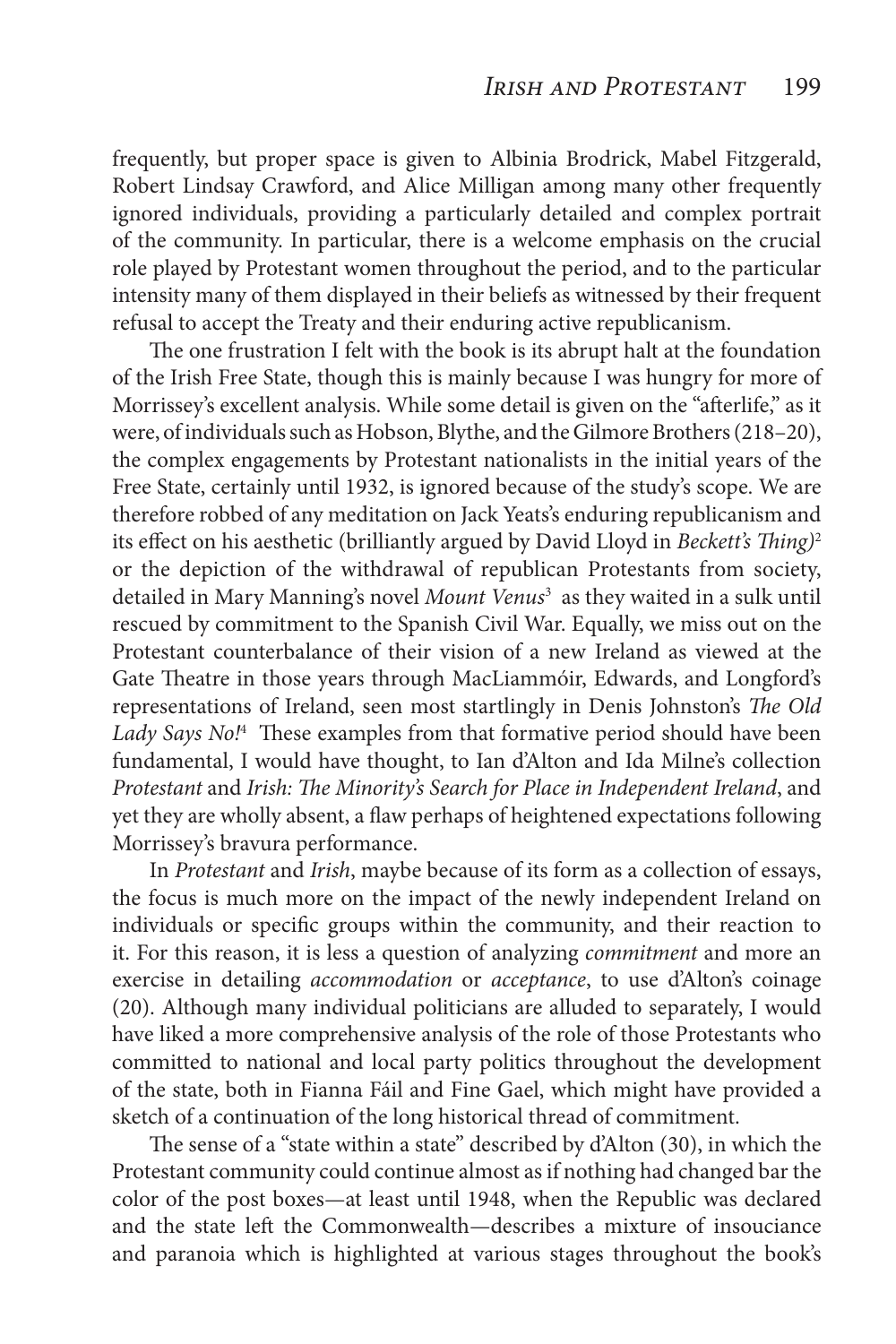contributions. It is captured perfectly in Caleb Richardson's study of the humorist Patrick Campbell, grandson of and eventual heir to the hereditary title of Lord Glenavy. Campbell's grandfather became the first Cathaoirleach of the Seanad, while his father was departmental secretary, the highest ranking civil servant in the Department of Industry and Commerce, and a director of the Bank of Ireland. Despite this, the family was burned out of their house by republican forces on Christmas Eve, 1922. Outwardly committed to and successful in the fledgling state, we are told that Glanavy told his grandson that "Two little boys outside Doyle's cottage" (282) in Terenure would throw mud at his car because they had it in for him, demonstrating a combination of both his comfortable bravura and his lingering sense of siege in his environment. In various essays, reference is made to the siege mentality of the community and by reference to the *Ne Temere* decree of the Catholic Church, in which it was demanded that written consent must be given before marriage that all children of mixed unions would be brought up Catholic. The 1950 Tilson case saw the Supreme Court uphold the validity of the written undertakings, in effect enshrining the practice in law for all followers of both churches. The adoption of this decree as a simplistic bogeyman by the community is obvious, yet its status as such is queried in Catherine O'Connor's chapter on the infamous boycott of Protestant businesses in the town of Fethard-on-Sea in 1957, as she uses oral testimonies of local Protestant women to query the severity of the actions at the time, arguing that the event became more emblematic outside of its original location.

Oral histories are among rich and novel sources mined to good effect throughout the collection. Deirdre Nutall's contribution focuses on the marginalization of working-class and poor Protestants, viewing their erasure as an intimate loss. Recounting their gathered oral testimonies she depicts a strong sense of ill-comprehended dislocation, as individuals found themselves "suddenly vulnerable and lost, even when nothing happened and nobody even looked at them; they were not necessarily resented, but simply irrelevant" (87). It is a deeply affecting story of those disregarded within an already marginalized community, which also skewers the frequently mentioned misconception among the Catholic population that their Protestant counterparts were always wealthy. Another novel source for study is Brian Hughes's trawl of the Irish Grants Committee, set up by the British Government to compensate for losses to "loyalist" subjects during the latter part of the war of independence and the whole of the Civil War, which led to the direct confrontation of modes of commitment and loyalty for all those who made claims.

Counterbalancing studies of forgotten individuals and monolithic institutions yield insights of varying importance. While the biographical sketches of Bolton C. Waller by Conor Morrisey and Edward Richards-Orpen by Philip Bull manage to describe a traceable impact on their own and their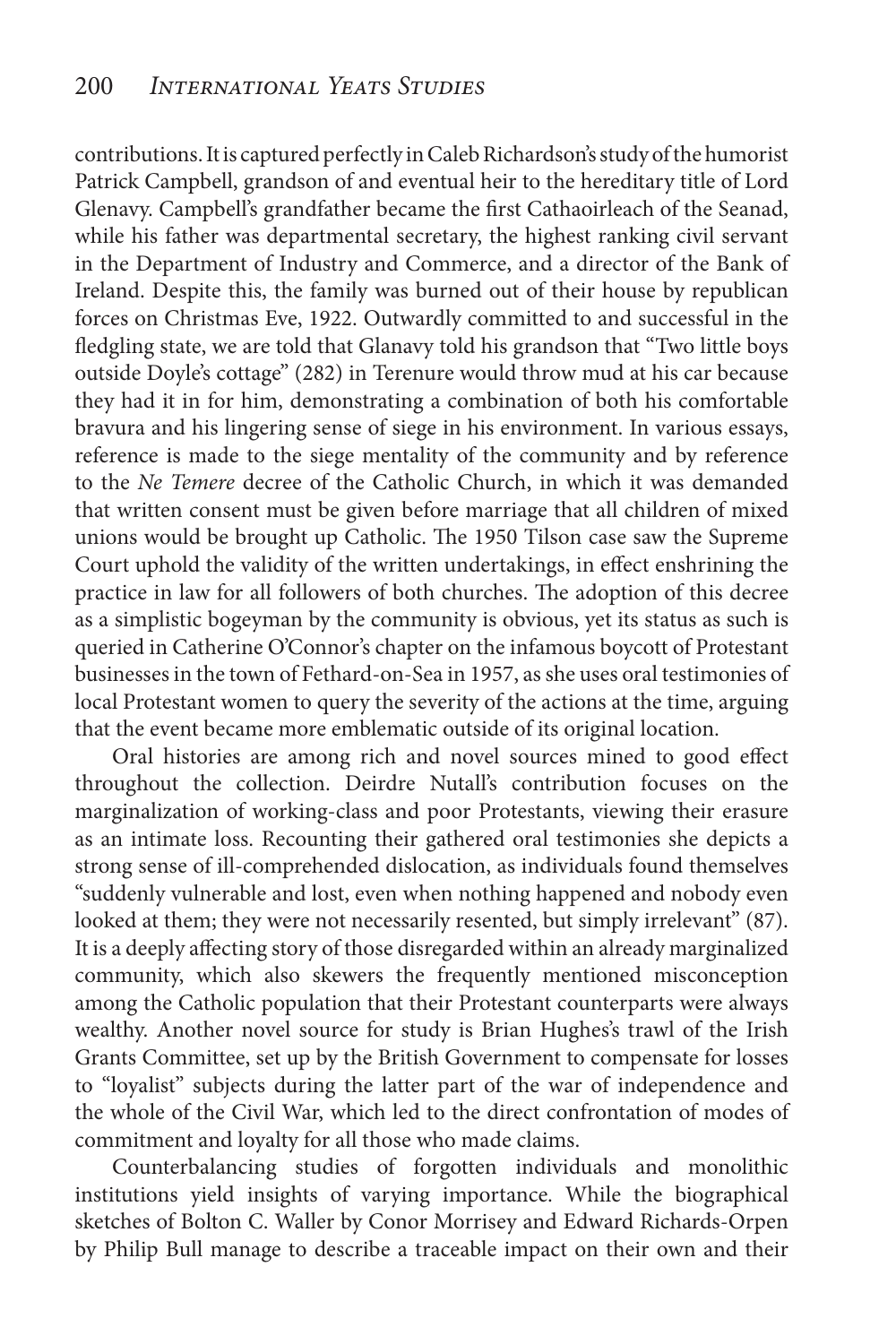wider community, Miriam Moffit's study of the great national debate in the Church of Ireland over the Prayers of Allegiance, and Tomás Irish's portrait of Trinity College Dublin's engagement with the state in its infancy, tell us little about the impact outside of the individual institutions. This is not a criticism of the authors or their excellent work but is probably a reflection of the unease within monumental organizations. Richards-Orpen became an influential individual in Fine Gael and a central, though now forgotten, figure within industrial and agricultural discourse, as well as being crucial to general rural development through his work with the rural organization Muinitir na Tíre. In much the way that Morrissey allows Bulmer Hobson to carry his narrative in his monograph, Bull deftly allows Richards-Orpen the opportunity to offer a commentary on wider national development and its impact on all communities within it.

It is no coincidence that Yeats's contribution to the 1925 Seanad debate, in which he grandiloquently referred to his Protestant counterparts as "no petty people" (268), should be referred to on more than one occasion in this collection, and also in Morrissey's book. Indeed, it is possible that rather than articulate the voice of his people in the hope of making a space for its continued appearance, the actual effect of Yeats's phrase was to silence that voice, resulting in years of virtual invisibility. The aim of d'Alton and Milne's collection, as articulated in their introduction, is to "uncover a southern Irish Protestant story more nuanced and complex than a Dostoyevskian dystopia of unhappiness and alienation" (1), and it certainly succeeds in providing a much more complete depiction of its subject, although it is difficult to make out to whom they attribute the assumption of a grim, poorly functioning group. Is the dystopian grimness a truism for an ill-informed Catholic nation, or is it the shared imagining of a Protestant community under siege? The use of the grating term "southern" to denote independent Ireland here and later in d'Alton's solo contribution injects an unnecessary sense of condescension, albeit one which is gaining currency as witnessed by the title of Robin Bury's *Buried Lives: The Protestants of Southern Ireland<sup>5</sup>* as it (unintentionally?) implies a trivialization of Irish political legitimacy by merely naming the state as a geographical entity rather than as a sovereign country. Nonetheless, the collection will add to the thankfully growing list of works belatedly addressing the role of the Protestant experience in the bringing into being and the shaping of the nation, which includes Bury's volume, Heather Crawford's Outside the Glow<sup>6</sup>, Brian Walker's *A Political History of the Two Irelands*<sup>7</sup> and Kurt Bowen's earlier *Protestants in a Catholic State*. 8 As a result, both Morrissey's and d'Alton and Mills's contributions should help to provide a richer and more positive engagement with Protestant Irish history. As Morrissey notes, the "Protestant